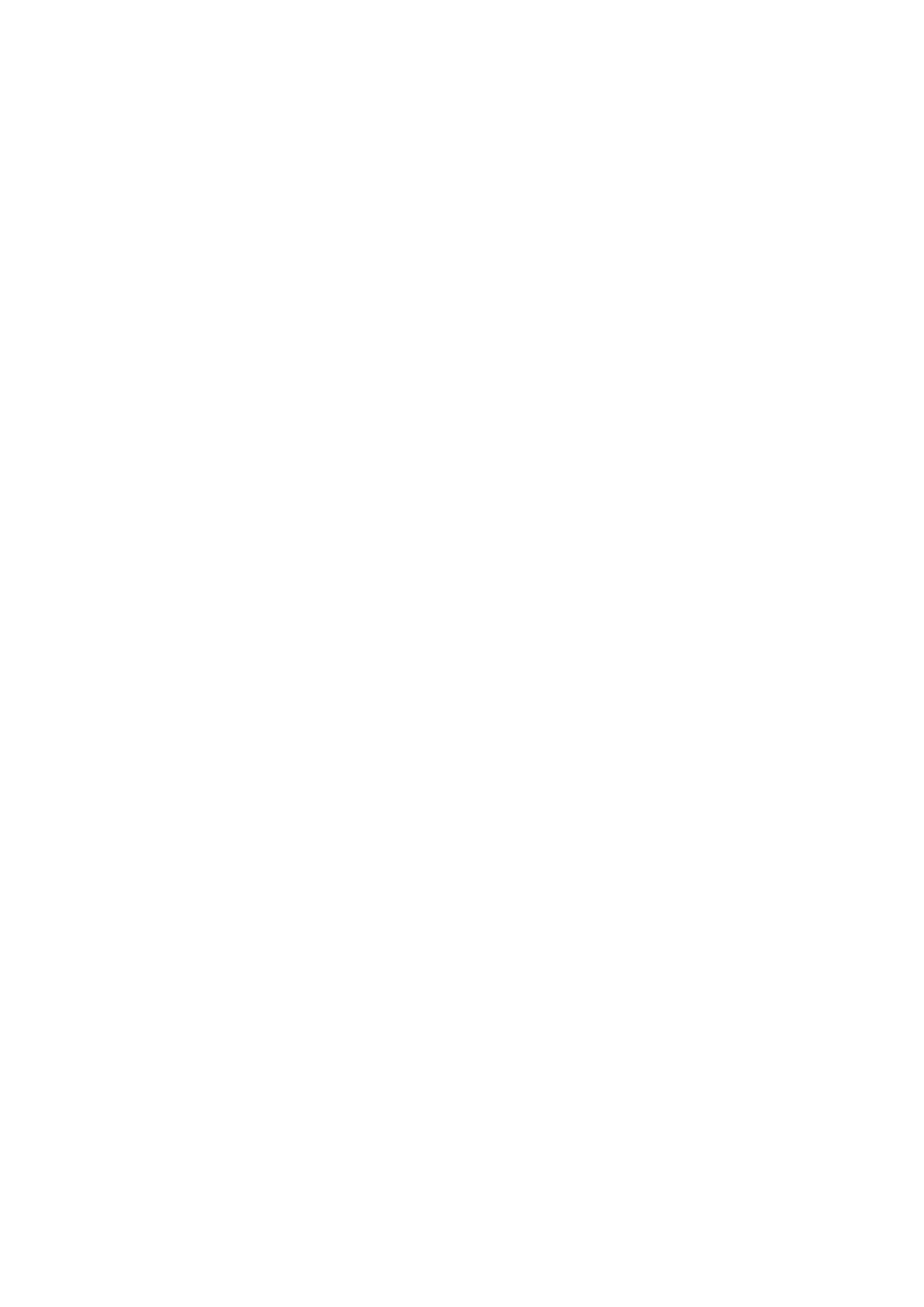# **MATHEMATICS SCHOOL-BASED ASSESSMENT EXEMPLARS – CAPS GRADE 12 LEARNER GUIDE**

MATHEMATICS SCHOOL-BASED ASSESSMENT EXEMPLARS – **1 CAPS GRADE 12 LEARNER GUIDE**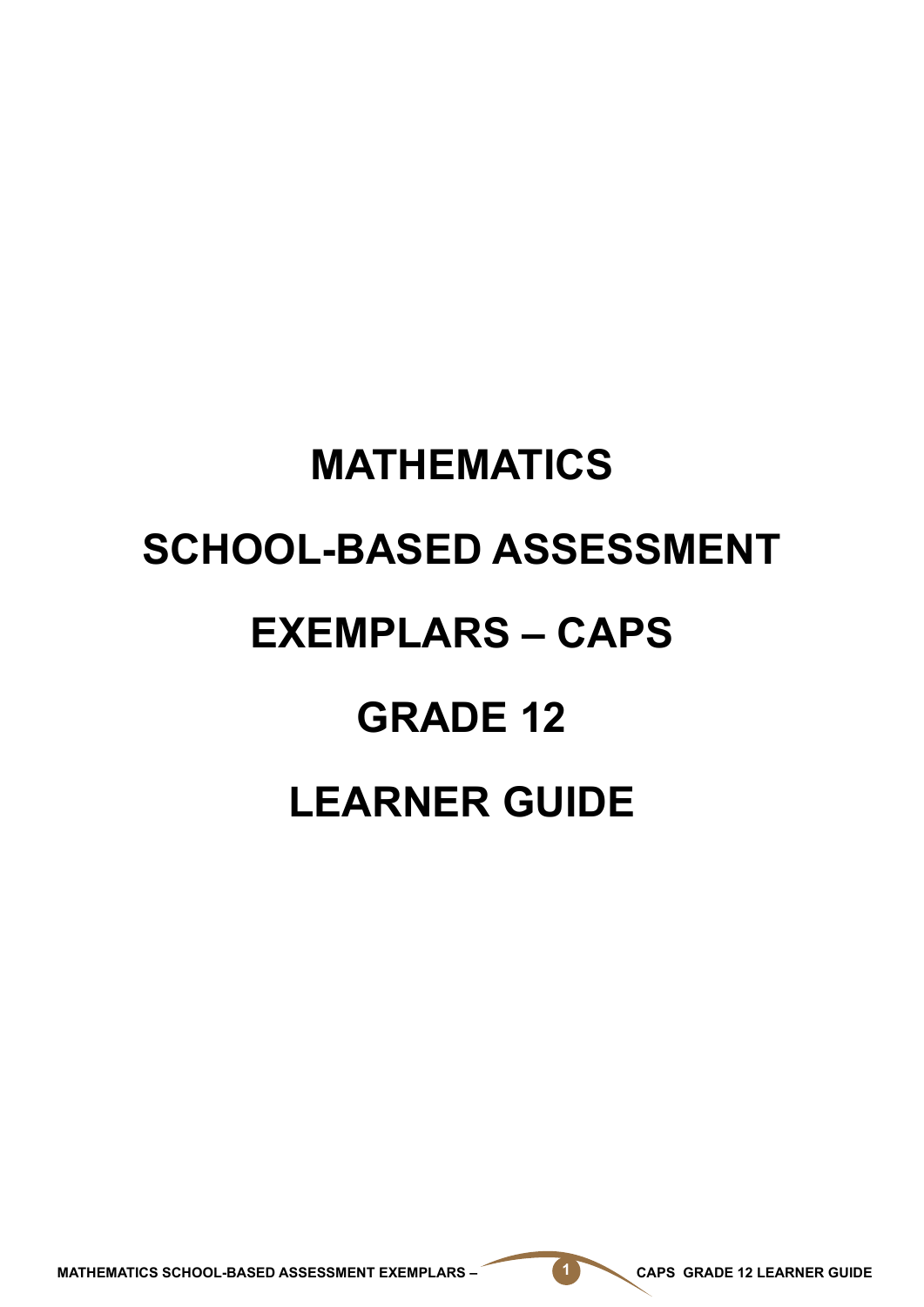#### **Contents**

| $\mathbf{1}$ . | <b>ASSIGNMENT</b>                                | 4  |
|----------------|--------------------------------------------------|----|
|                | Sequences and series                             |    |
| 2.             | <b>INVESTIGATION 1</b>                           | 6  |
|                | Functions and inverses                           |    |
| 3.             | <b>INVESTIGATION 2</b>                           | 12 |
|                | Application of differential calculus             |    |
| $\mathbf{4}$   | <b>PROJECT</b>                                   | 14 |
|                | A practical application of differential calculus |    |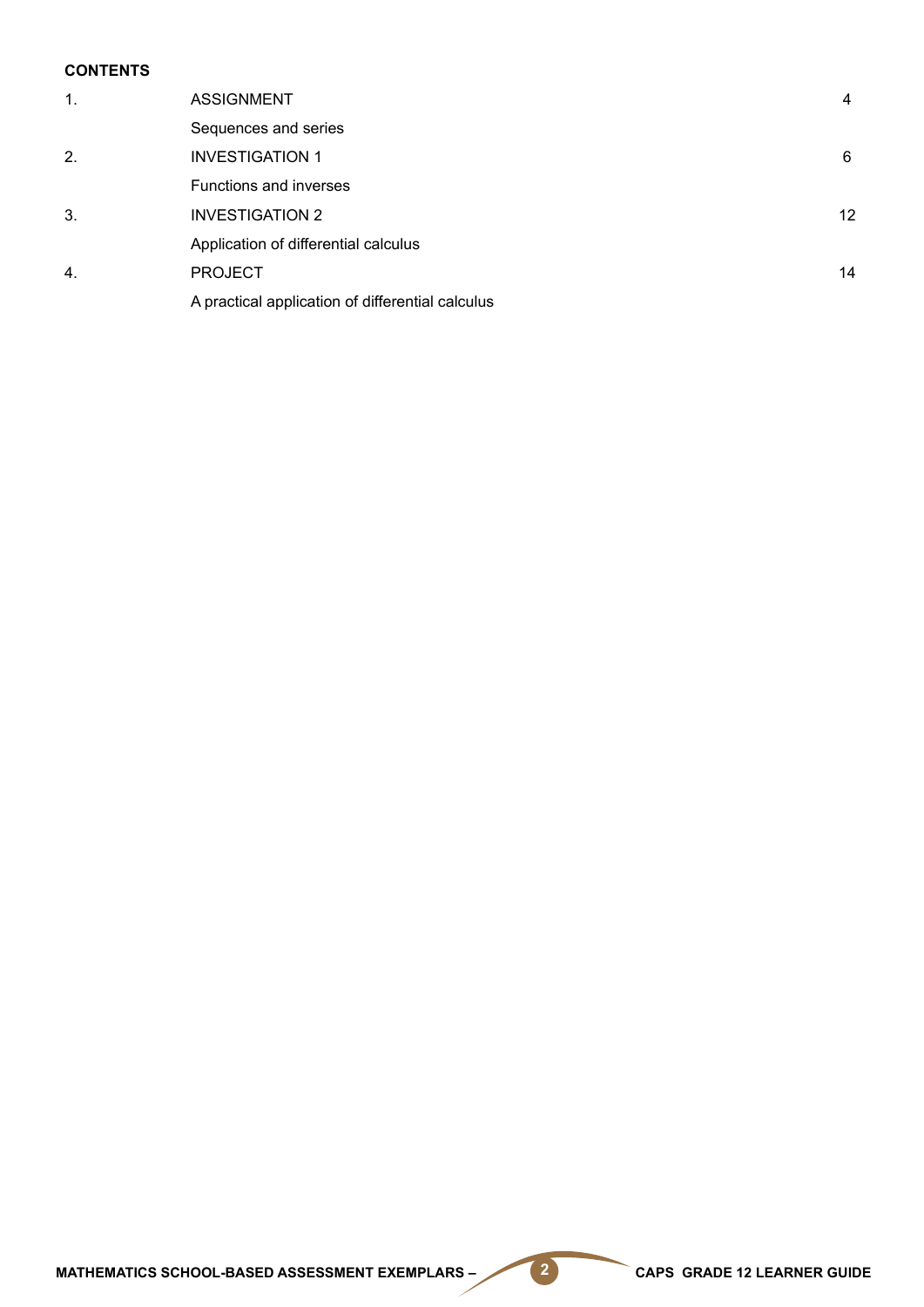#### **INTRODUCTION**

One of the aims of our curriculum is to ensure that learners acquire and apply knowledge and skills in ways that are meaningful to their own lives. In this regard, and where applicable, the assessment tasks in this document seek to test practical knowledge in context.

The table below shows the school-based assessment requirements for the year. Please note that although the project/ investigation is indicated in the first term, it may be scheduled in the second term.

| <b>SCHOOL-BASED ASSESSMENT</b>                              |                          |                 |  |  |  |
|-------------------------------------------------------------|--------------------------|-----------------|--|--|--|
|                                                             | <b>TASK</b>              | WEIGHT (%)      |  |  |  |
|                                                             | <b>Test</b>              | 10              |  |  |  |
| Term 1                                                      | Project/Investigation    | 20              |  |  |  |
|                                                             | Assignment               | 10 <sup>1</sup> |  |  |  |
|                                                             | <b>Test</b>              | 10              |  |  |  |
| Term 2                                                      | Mid-year Examination     | 15              |  |  |  |
|                                                             | <b>Test</b>              | 10              |  |  |  |
| Term 3                                                      | <b>Trial Examination</b> | 25              |  |  |  |
| School-based assessment as a % of the promotion mark<br>25% |                          |                 |  |  |  |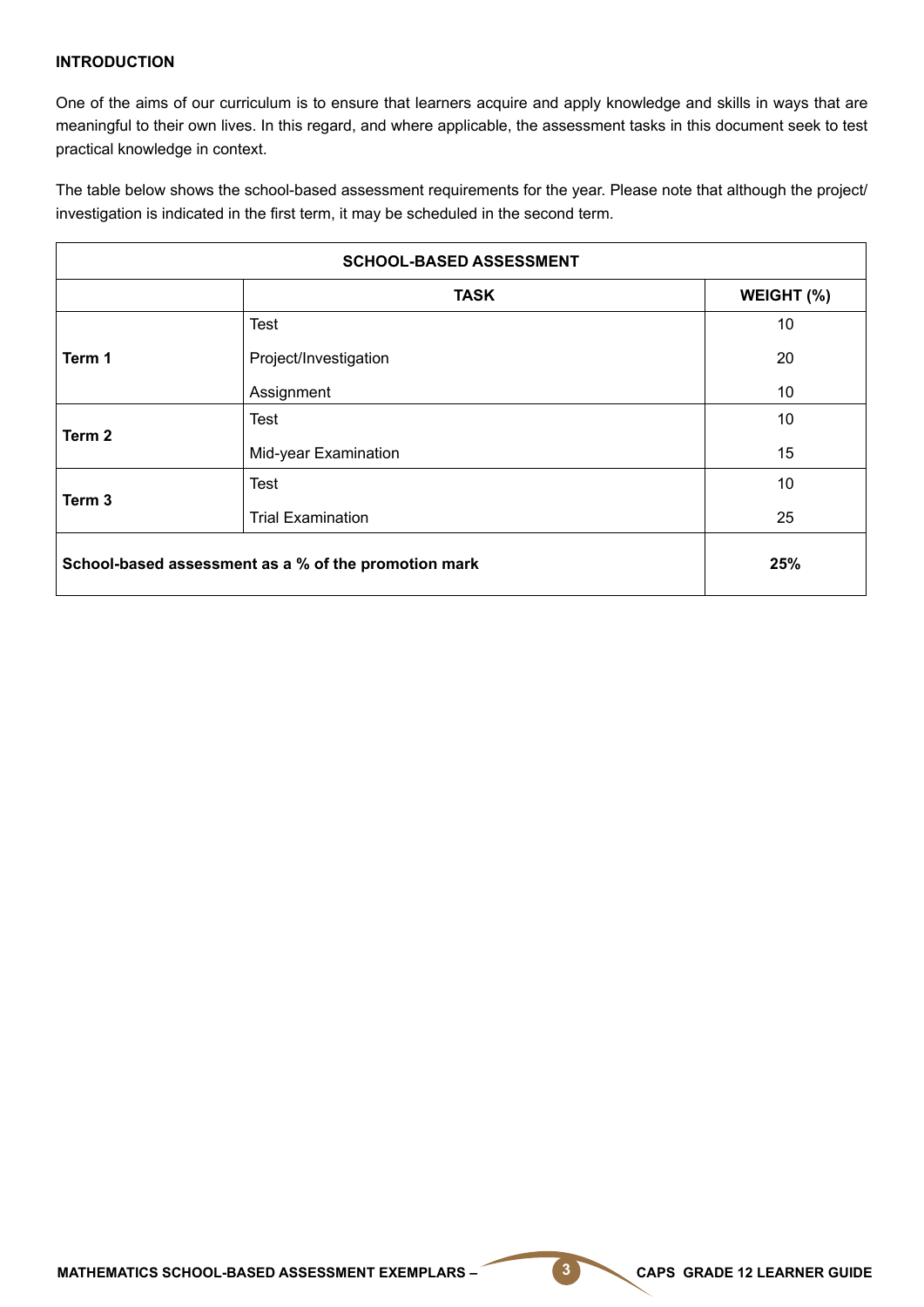### **1. ASSIGNMENT: SEQUENCES AND SERIES TOTAL: 60**

#### **INSTRUCTIONS**

- 1. Answer all the questions.
- 2. Clearly show all calculations you have used in determining your answers.
- 3. Round answers off to TWO decimal places, unless stated otherwise.
- 4. Number your answers correctly according to the numbering system used in this question paper.
- 5. Write neatly and legibly.

#### **QUESTION 1**

Lucy is arranging 1-cent and 5-cent coins in rows. The pattern of the coins in each row is shown below.

| Row 1 |                                                                             |        |
|-------|-----------------------------------------------------------------------------|--------|
| Row 2 |                                                                             |        |
| Row 3 | 5                                                                           |        |
| Row 4 | 50<br>5<br>5                                                                |        |
| Row 5 | 0505<br>5<br>5                                                              |        |
| 1.1   | Calculate the total number of coins in the 40 <sup>th</sup> row.            | (3)    |
| 1.2   | Calculate the total value of the coins in the 40 <sup>th</sup> row.         | (4)    |
| 1.3   | Which row has coins with a total value of 337 cents?                        | (6)    |
| 1.4   | Show that the total value of the coins in the first 40 rows is 4 800 cents. | (6)    |
|       |                                                                             | $[19]$ |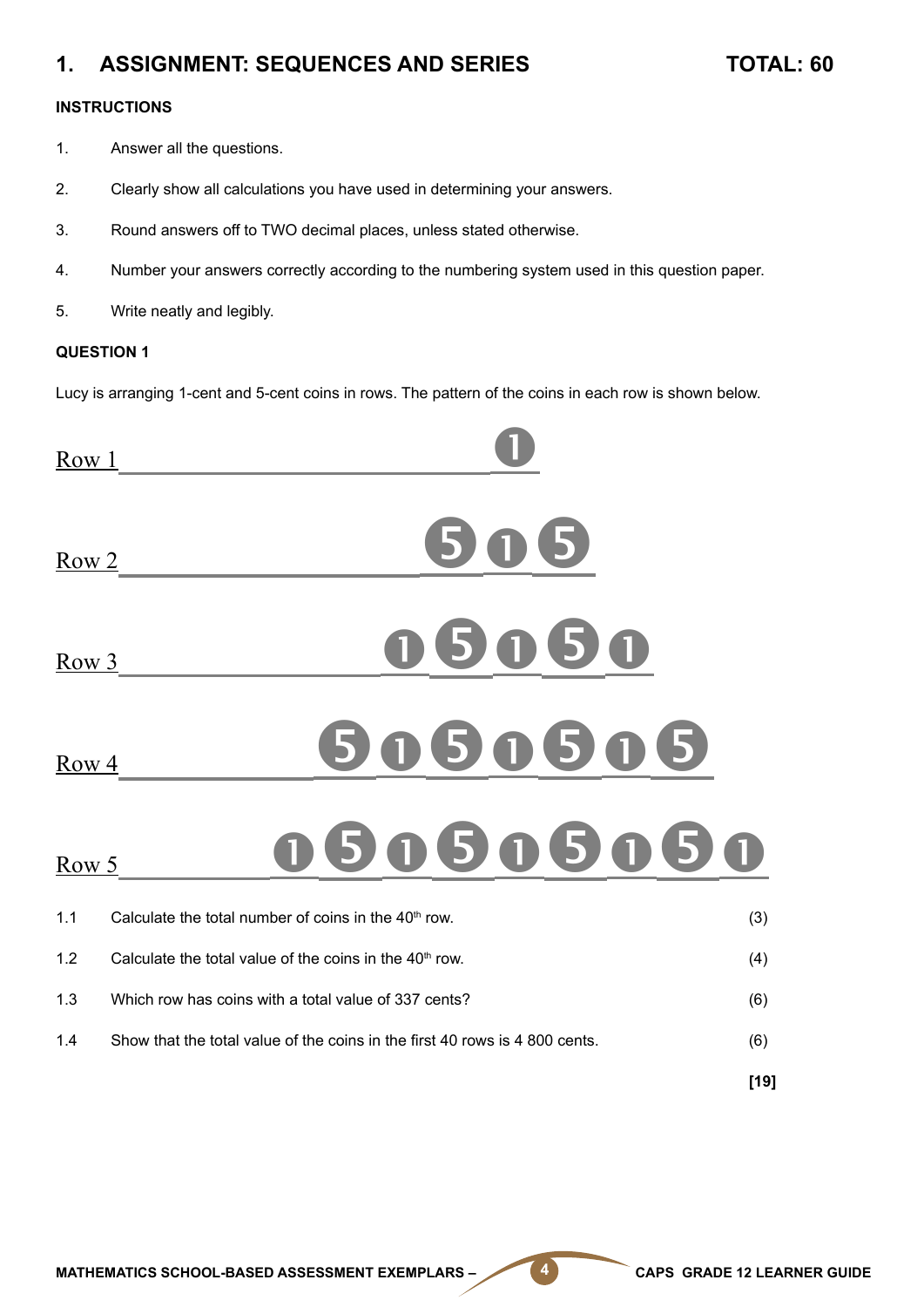#### **QUESTION 2**

The sum of the first n terms of a sequence is given by:  $S_n = n(23 - 3n)$ 

|     |                                                      | [8] |
|-----|------------------------------------------------------|-----|
| 2.2 | Calculate the 15 <sup>th</sup> term of the sequence. | (3) |
| 2.1 | Write down the first THREE terms of the sequence.    | (5) |

#### **QUESTION 3**

The sum of the second and third terms of a geometric sequence is 280, and the sum of the fifth and the sixth terms is 4 375. Determine:

| 3.1 | The common ratio AND the first term | (6) |
|-----|-------------------------------------|-----|
| 3.2 | The sum of the first 10 terms       | (2) |

### **[8]**

#### **QUESTION 4**

Determine the value of *k* if:

$$
\sum_{t=1}^{\infty} 4 \cdot k^{t-1} = 5
$$
 [6]

#### **QUESTION 5**

|                   | Given the series: $2(5)^5 + 2(5)^4 + 2(5)^3 + $                                                  |     |
|-------------------|--------------------------------------------------------------------------------------------------|-----|
|                   | Show that this series converges.                                                                 | [2] |
| <b>QUESTION 6</b> |                                                                                                  |     |
|                   | If 2; $x$ ; 18;  are the first three terms of a geometric sequence, determine the value(s) of x. | [4] |
| <b>QUESTION 7</b> |                                                                                                  |     |
|                   | Given $T_n = 3^{n+1}$ . Which term is the first to exceed 20 000?                                | [4] |
| <b>QUESTION 8</b> |                                                                                                  |     |
|                   | The sequence 3; 9; 17; 27;  is a quadratic sequence.                                             |     |
| 8.1               | Write down the next term of the sequence.                                                        | (1) |
| 8.2               | Determine an expression for the n <sup>th</sup> term of the sequence.                            | (4) |
| 8.3               | What is the value of the first term of the sequence that is greater than 269?                    | (4) |
|                   |                                                                                                  | [9] |
|                   |                                                                                                  |     |

**TOTAL: 60**

MATHEMATICS SCHOOL-BASED ASSESSMENT EXEMPLARS – **6 CAPS GRADE 12 LEARNER GUIDE**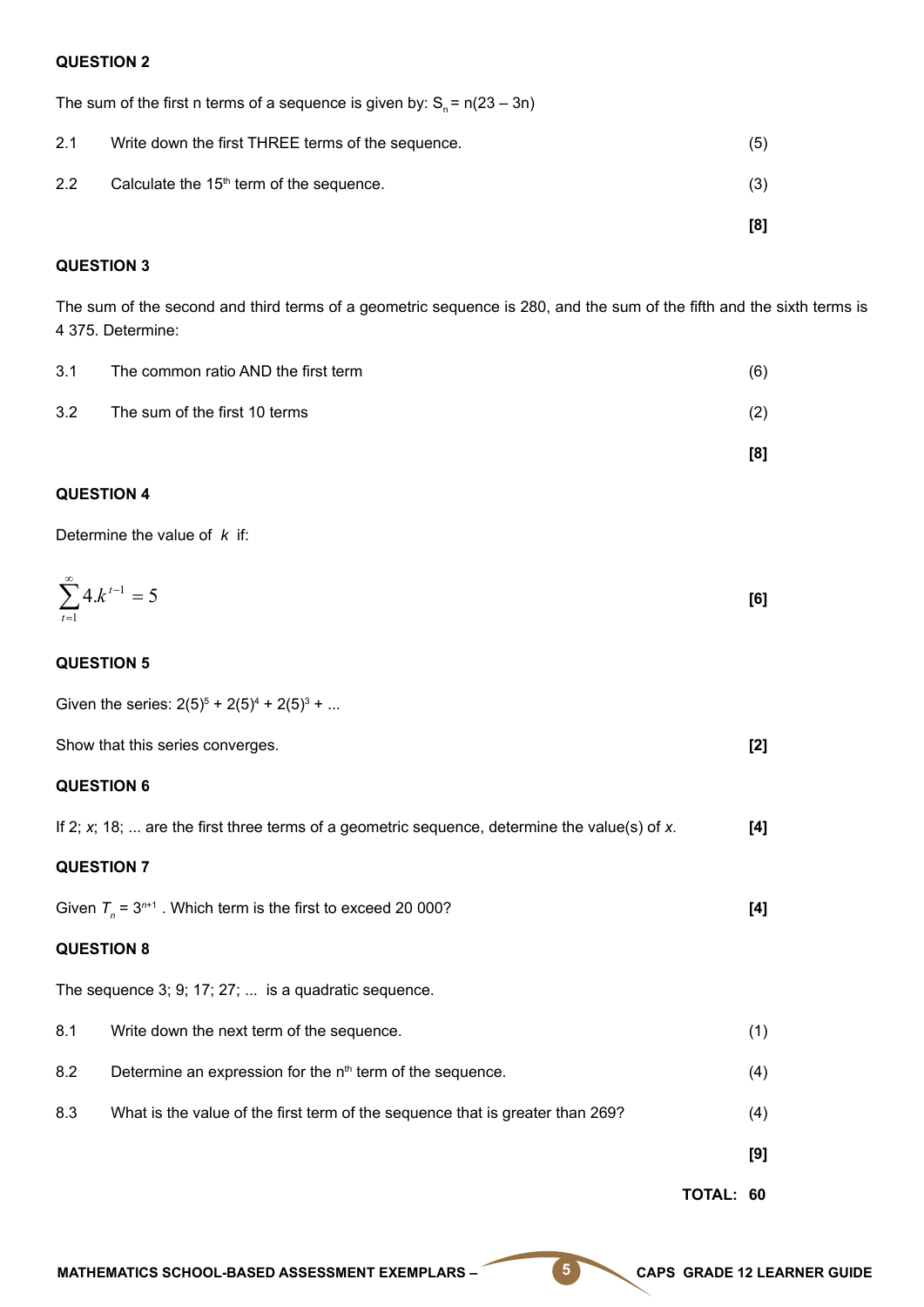#### **2. INVESTIGATION 1: FUNCTIONS AND INVERSES TOTAL: 50**

#### **INSTRUCTIONS**

- 1. Answer all the questions.
- 2. Clearly show all calculations you have used in determining your answers.
- 3. Round answers off to TWO decimal places, unless stated otherwise.
- 4. Number your answers correctly according to the numbering system used in this question paper.
- 5. Write neatly and legibly.

#### **PART 1: WHICH RELATIONS CONSTITUTE FUNCTIONS?**

One-to-one relation: A relation is one-to-one if for every input value there is only one output value.

Many-to-one relation: A relation is many-to-one if for more than one input value there is one output value.

One-to-many relation: A relation is one-to-many if for one input value there is more than one output value.

1.1 Determine the type of relation in each case and give a reason.



\_\_\_\_\_\_\_\_\_\_\_\_\_\_\_\_\_\_\_\_\_\_\_\_\_\_\_\_\_\_\_\_\_\_\_\_\_\_\_\_\_\_\_\_\_\_\_\_\_\_\_\_\_\_\_\_\_\_\_\_\_

\_\_\_\_\_\_\_\_\_\_\_\_\_\_\_\_\_\_\_\_\_\_\_\_\_\_\_\_\_\_\_\_\_\_\_\_\_\_\_\_\_\_\_\_\_\_\_\_\_\_\_\_\_\_\_\_\_\_\_\_\_ (1)

1.1.2 {(1 ; 3), (2 ; 5), (6 ; 13), (7 ; 15)}

 $\frac{1}{2}$  (1)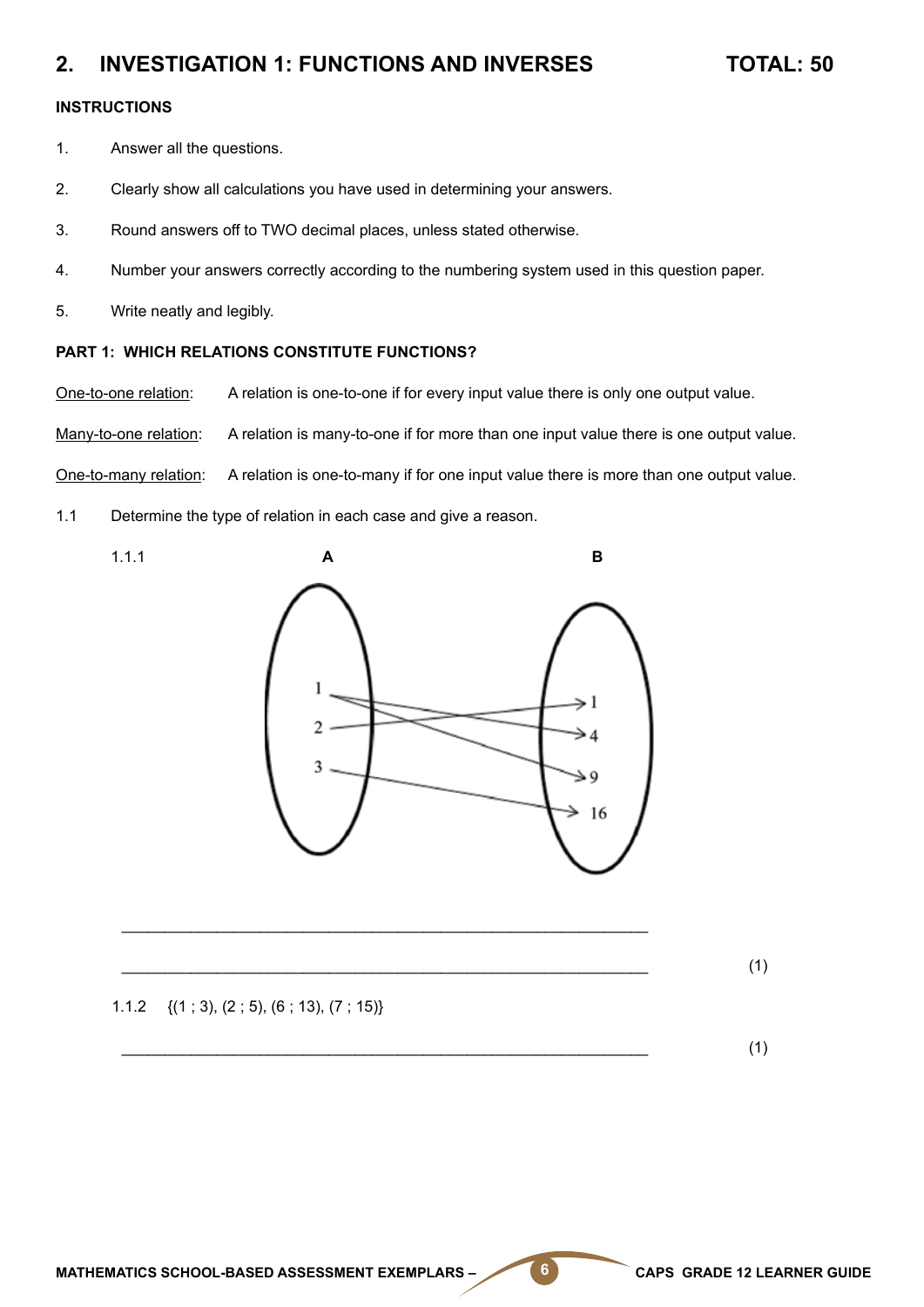

A function is a set of ordered number pairs where no two ordered pairs have the same *x-*coordinate, or put differently: a function is a set of ordered pairs where, for every value of *x* there is one and only one value for *y.* However, for the same value of *y* there may be different values for *x*.

1.2 Which of the relations (in QUESTIONS 1.1.1 to 1.1.3) are functions? Why?

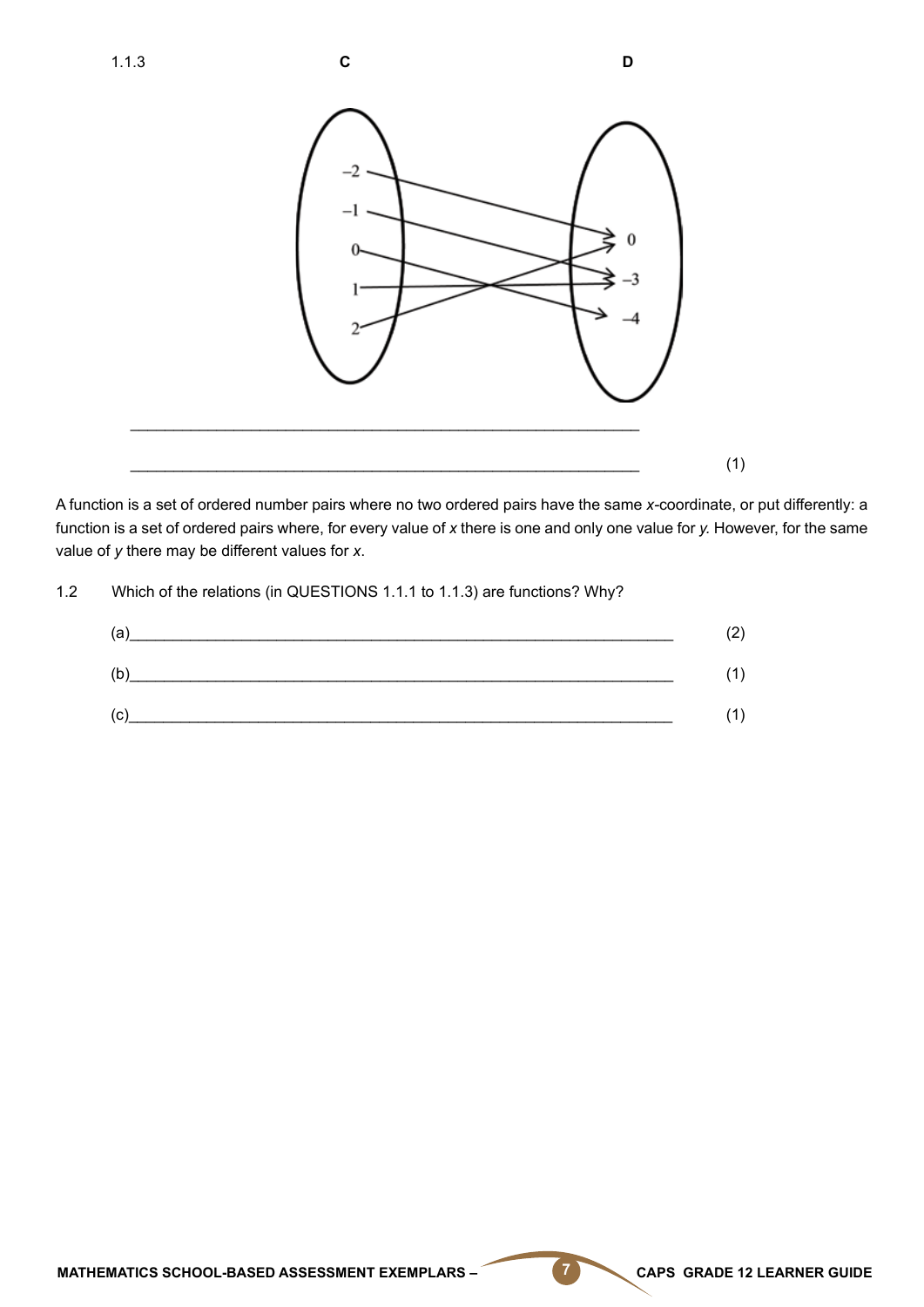To determine whether a graph is a function, do the vertical-line test. If any vertical line intersects the graph of *f* only once, then *f* is a function; and if any vertical line intersects the graph of *f* more than once, then *f* is not a function.

1.3 Determine whether or not the following graphs are functions. Give a reason for your answer.





| $\alpha$ and $\alpha$ and $\alpha$ and $\alpha$ and $\alpha$ and $\alpha$ and $\alpha$ and $\alpha$ and $\alpha$ and $\alpha$ and $\alpha$ and $\alpha$ and $\alpha$ and $\alpha$ and $\alpha$ and $\alpha$ and $\alpha$ and $\alpha$ and $\alpha$ and $\alpha$ and $\alpha$ and $\alpha$ and $\alpha$ and $\alpha$ and $\alpha$      | (1) |
|---------------------------------------------------------------------------------------------------------------------------------------------------------------------------------------------------------------------------------------------------------------------------------------------------------------------------------------|-----|
| (b)                                                                                                                                                                                                                                                                                                                                   | (1) |
| (c)                                                                                                                                                                                                                                                                                                                                   | (1) |
| $(d)$ and $\overline{d}$ and $\overline{d}$ and $\overline{d}$ and $\overline{d}$ and $\overline{d}$ and $\overline{d}$ and $\overline{d}$ and $\overline{d}$ and $\overline{d}$ and $\overline{d}$ and $\overline{d}$ and $\overline{d}$ and $\overline{d}$ and $\overline{d}$ and $\overline{d}$ and $\overline{d}$ and $\overline$ | (1) |
| $(e)$ and $(e)$ and $(e)$ and $(e)$ and $(e)$ and $(e)$ and $(e)$ and $(e)$ and $(e)$ and $(e)$ and $(e)$ and $(e)$ and $(e)$ and $(e)$ and $(e)$ and $(e)$ and $(e)$ and $(e)$ and $(e)$ and $(e)$ and $(e)$ and $(e)$ and $(e)$ and $(e)$ and $(e)$                                                                                 | (1) |
| (f)                                                                                                                                                                                                                                                                                                                                   | (1) |
| (g)                                                                                                                                                                                                                                                                                                                                   | (1) |
| $(h)$ and $(h)$ and $(h)$ and $(h)$ and $(h)$ and $(h)$ and $(h)$ and $(h)$ and $(h)$ and $(h)$ and $(h)$ and $(h)$ and $(h)$ and $(h)$ and $(h)$ and $(h)$ and $(h)$ and $(h)$ and $(h)$ and $(h)$ and $(h)$ and $(h)$ and $(h)$ and $(h)$ and $(h)$                                                                                 | (1) |
|                                                                                                                                                                                                                                                                                                                                       |     |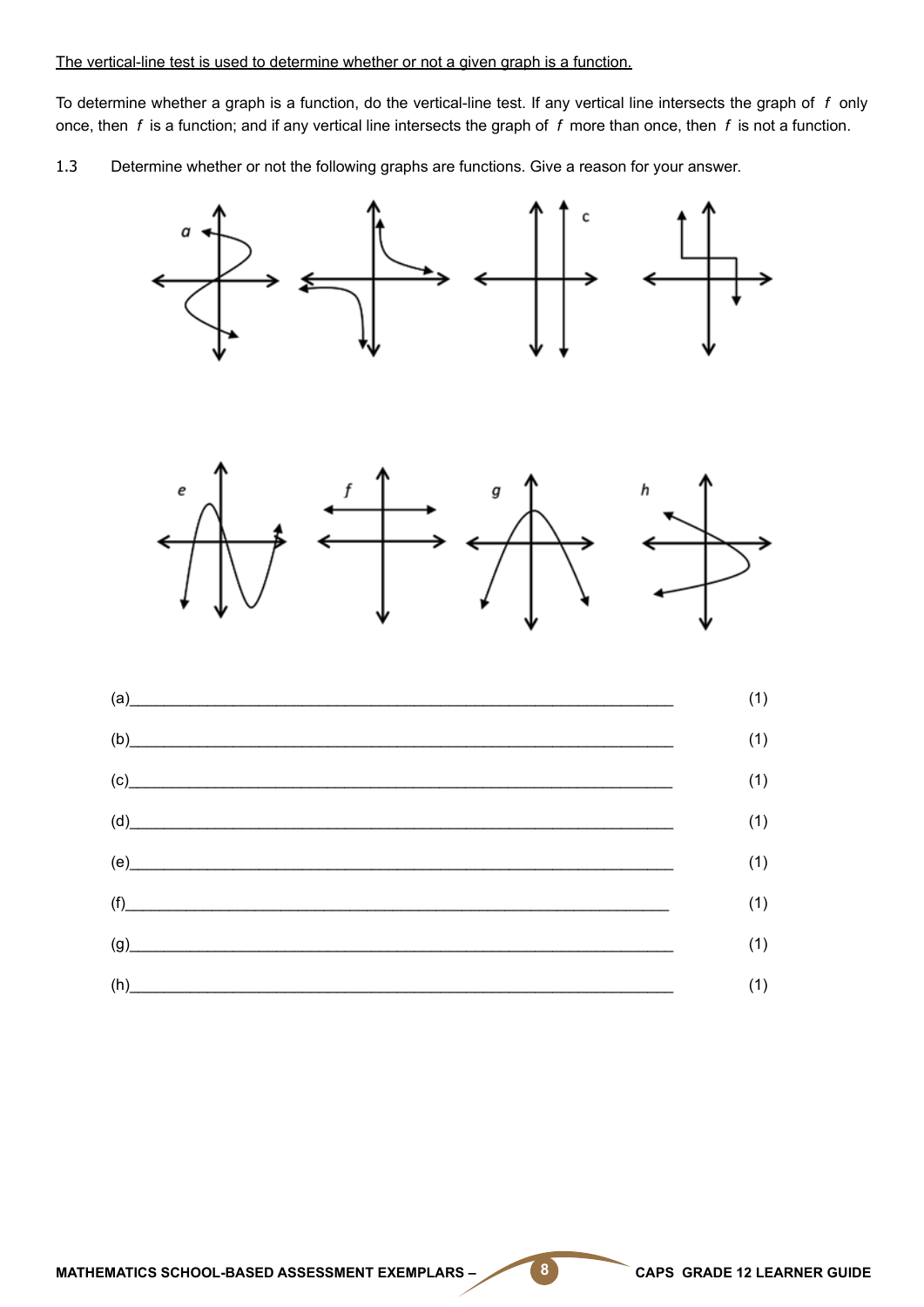#### **PART 2: THE INVERSE OF AN EXPONENTIAL FUNCTION**

#### 2.1 Consider the equation  $g(x) = 2^x$ . Now complete the following table:

| $-3$ $-$ | $-2$ $-1$ $-1$ |  |  |  |
|----------|----------------|--|--|--|
|          |                |  |  |  |

#### 2.2 Sketch the graph of *g*.

2.3 Sketch the graph of  $f(x) = x$  as a dotted line on the same set of axes as  $g$ . (1)

#### 2.4 Complete the table below for *h*, if *h* is *g* when the *x* and *y* values are interchanged.

| $\mathbf{r}$ |  |  |  |
|--------------|--|--|--|
|              |  |  |  |

Draw *h* on the same set of axes as *g*. (4)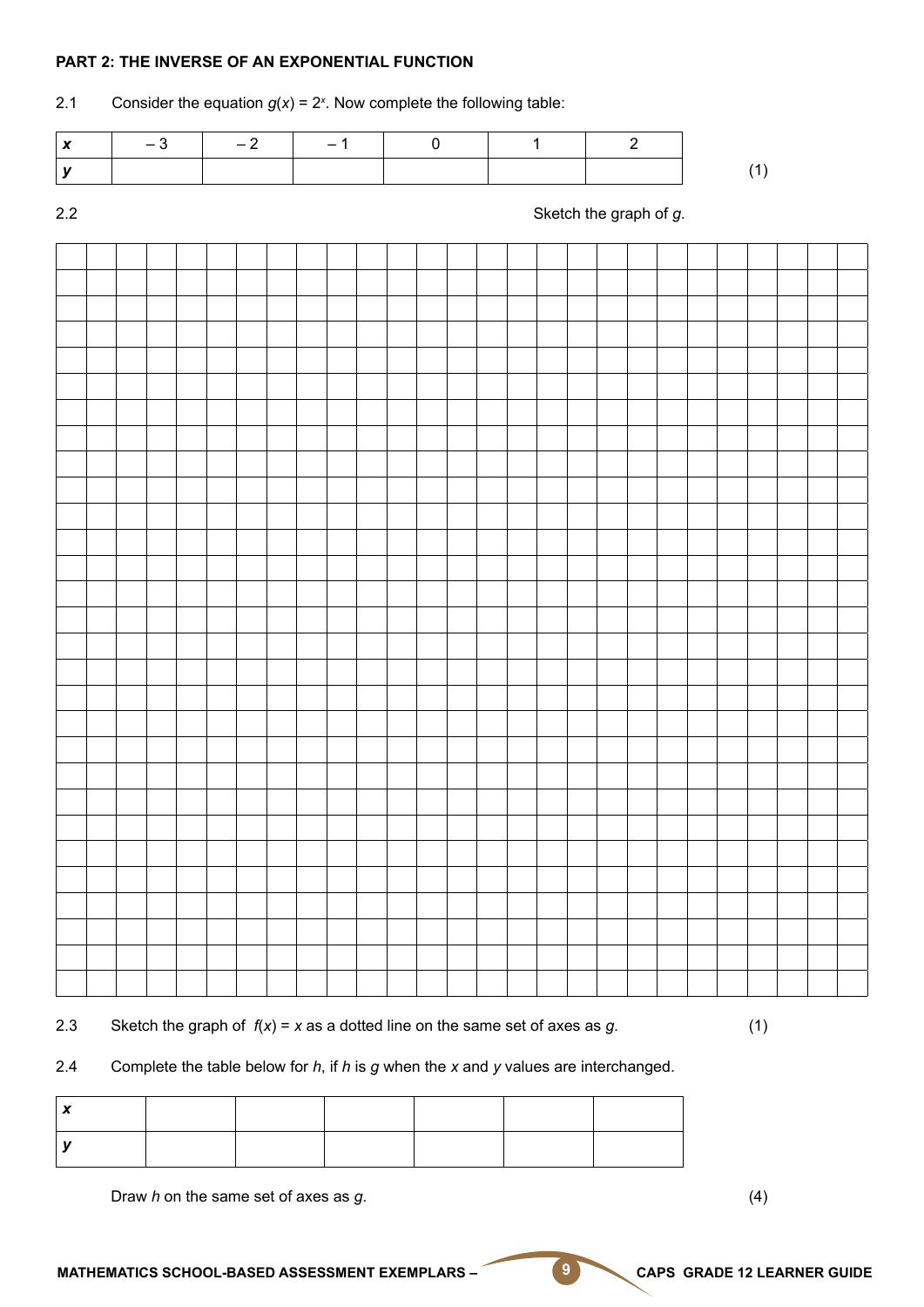| 2.5 |                 | Hence, write down the x-intercept of each graph.                                                                                                                                                                               |     |
|-----|-----------------|--------------------------------------------------------------------------------------------------------------------------------------------------------------------------------------------------------------------------------|-----|
|     | $y = 2^x$       | $x = 2^y$                                                                                                                                                                                                                      |     |
|     |                 | 2.5.1                                                                                                                                                                                                                          |     |
|     |                 | 2.5.2                                                                                                                                                                                                                          | (2) |
| 2.6 |                 | Write down the domain and range of:                                                                                                                                                                                            |     |
|     | 2.6.1 $y = 2^x$ |                                                                                                                                                                                                                                |     |
|     |                 | Domain: ______________________                                                                                                                                                                                                 |     |
|     |                 | Range: ________________________                                                                                                                                                                                                | (2) |
|     | 2.6.2           | $x = 2^y$                                                                                                                                                                                                                      |     |
|     |                 | Domain:________________________                                                                                                                                                                                                |     |
|     |                 | Range: Name and Separate and Separate and Separate and Separate and Separate and Separate and Separate and Separate and Separate and Separate and Separate and Separate and Separate and Separate and Separate and Separate an | (2) |
|     | 2.6.3           | What is the relationship between the domain and the range of the two graphs?                                                                                                                                                   |     |
|     |                 |                                                                                                                                                                                                                                |     |
|     |                 | <u> 1989 - Johann Harry Barn, mars ar yn y brenin y brenin y brenin y brenin y brenin y brenin y brenin y brenin</u>                                                                                                           | (1) |
|     | 2.6.4           | Are both graphs functions? Give reasons.                                                                                                                                                                                       |     |
|     |                 |                                                                                                                                                                                                                                | (2) |
|     | 2.6.5           | Write the equation of $x = 2^y$ in the form $y =$                                                                                                                                                                              |     |
|     |                 |                                                                                                                                                                                                                                | (1) |
|     | 2.6.6           | Do you notice any line of symmetry in your sketch? What is the equation of this line?                                                                                                                                          |     |
|     |                 |                                                                                                                                                                                                                                | (1) |
|     | 2.6.7           | In mathematics we call $h$ the inverse of $g$ . Make a conjecture about the graph and its inverse.                                                                                                                             |     |
|     |                 |                                                                                                                                                                                                                                | (3) |

MATHEMATICS SCHOOL-BASED ASSESSMENT EXEMPLARS – **10** CAPS GRADE 12 LEARNER GUIDE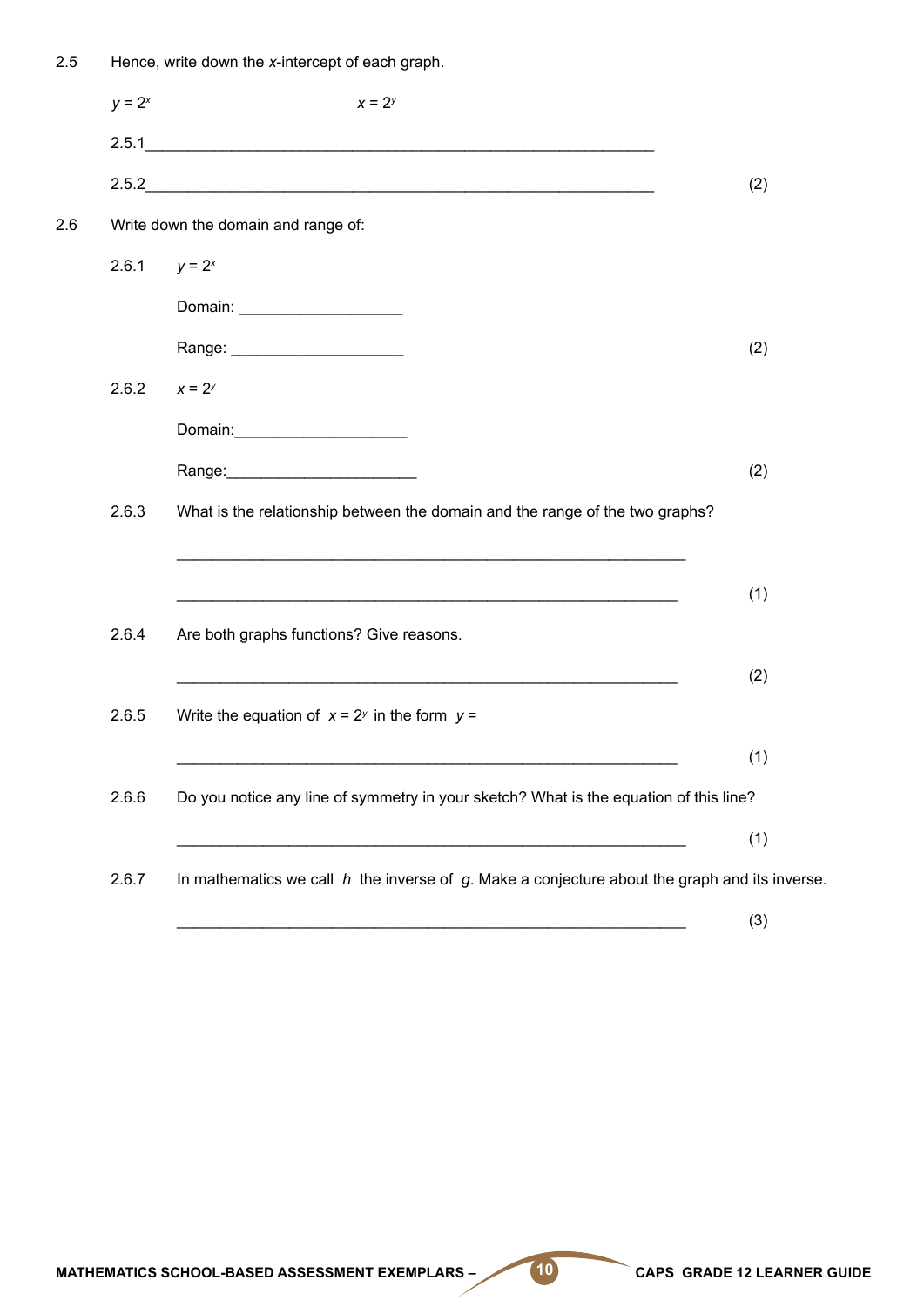#### **PART 3: WHEN IS THE INVERSE OF A QUADRATIC FUNCTION ALSO A FUNCTION?**

|       | Given: $f(x) = 2x^2$ , for                                                                                                                              |     |
|-------|---------------------------------------------------------------------------------------------------------------------------------------------------------|-----|
| 3.1.1 | Write down the equation of the inverse of f.                                                                                                            |     |
|       |                                                                                                                                                         | (1) |
| 3.1.2 | Write down the turning points of both f and its inverse.                                                                                                |     |
|       | <u> 1989 - Johann Stoff, deutscher Stoff, der Stoff, der Stoff, der Stoff, der Stoff, der Stoff, der Stoff, der S</u>                                   | (2) |
| 3.1.3 | Sketch the graphs of f and its inverse on the same set of axes.                                                                                         |     |
|       |                                                                                                                                                         | (2) |
| 3.1.4 | Decide whether or not the inverse of f is a function, and give a reason for your answer.                                                                |     |
|       |                                                                                                                                                         | (2) |
| 3.1.5 | Explain how you would restrict the domain of f such that its inverse is a function.                                                                     |     |
|       | <u> 1989 - Johann Barbara, marka a shekara tsa na shekara tsa 1989 - An tsa 1989 - An tsa 1989 - An tsa 1989 - A</u>                                    | (2) |
| 3.1.6 | Hence, write down the corresponding range of the inverse of f if:                                                                                       |     |
|       | (a) $x \le 0$                                                                                                                                           | (1) |
|       | (b) $x \ge 0$                                                                                                                                           | (1) |
| 3.1.7 | On separate sets of axes, sketch the graphs of the inverse of f with restricted domains as in QUESTION<br>3.1.6. Indicate the domain and range of each. |     |
|       |                                                                                                                                                         | (2) |
| 3.1.8 | Are the two graphs in QUESTION 3.1.7 functions? Give a reason or reasons for your answer.                                                               |     |
|       |                                                                                                                                                         | (2) |

**TOTAL: 50**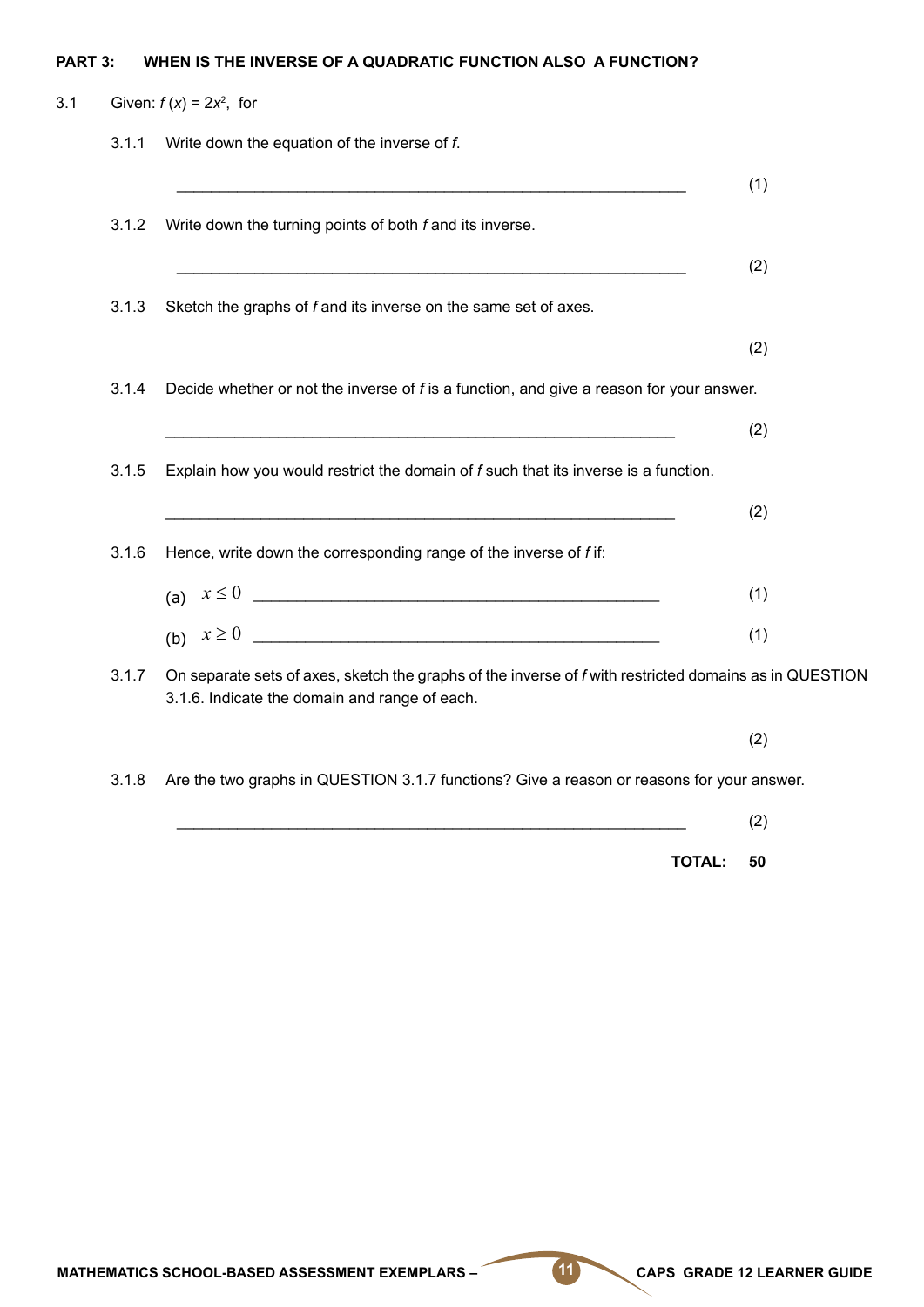#### **3. INVESTIGATION 2: APPLICATION OF DIFFERENTIAL CALCULUS TOTAL: 50**

#### **INSTRUCTIONS**

- 1. Answer all the questions.
- 2. Clearly show all calculations you have used in determining your answers.
- 3. Round answers off to TWO decimal places, unless stated otherwise.
- 4. Number your answers correctly according to the numbering system used in this question paper.
- 5. Write neatly and legibly.
- **OBJECTIVE:** Investigating the point of inflection of a cubic graph and its relationship with the graphs of the first and the second derivatives.

#### **CASE 1**

Given:  $f(x) = x^3 - 7x^2 + 36$ 

- 1.1 Draw the graph of *f* neatly on graph paper. Clearly indicate all intercepts and coordinates of turning points.
- 1.2 Determine the first derivative of *f*, and name it *g.* (1)
- 1.3 Draw the graph of *g* on the same set of axes as *f.* Clearly show all intercepts and the turning point. (3)
- 1.4 Determine the second derivative of *f* and name it *h.* Then sketch the graph of *h* on the same set of axes as *f*  and *g*. Clearly show all intercepts of the graph with the axes. (3)
- 1.5 What do you notice regarding the *x*-intercepts of the quadratic function and the *x*-coordinates of the turning points of the cubic function? (1)
- 1.6 The point of inflection can be determined by solving *f* "(*x*) = 0. It can also be determined by calculating the midpoint of the turning points of the cubic graph.

Hence, determine the point of inflection of *f*. (3)

- 1.7 What do you notice regarding the axis of symmetry of *g*, the *x*-intercept of *h* and the *x*-coordinate of the point of inflection of *f* ? (1)
- **[20]**

(8)

#### **CASE 2**

Given:  $f(x) = -x^3 - 2x^2 + 4x + 8$ 

- 2.1 Draw the graph of *f* neatly on graph paper. Clearly indicate all intercepts and coordinates of turning points.
- 2.2 Determine the first derivative of *f*, and name it *g.* (1)

MATHEMATICS SCHOOL-BASED ASSESSMENT EXEMPLARS – **12** CAPS GRADE 12 LEARNER GUIDE

(7)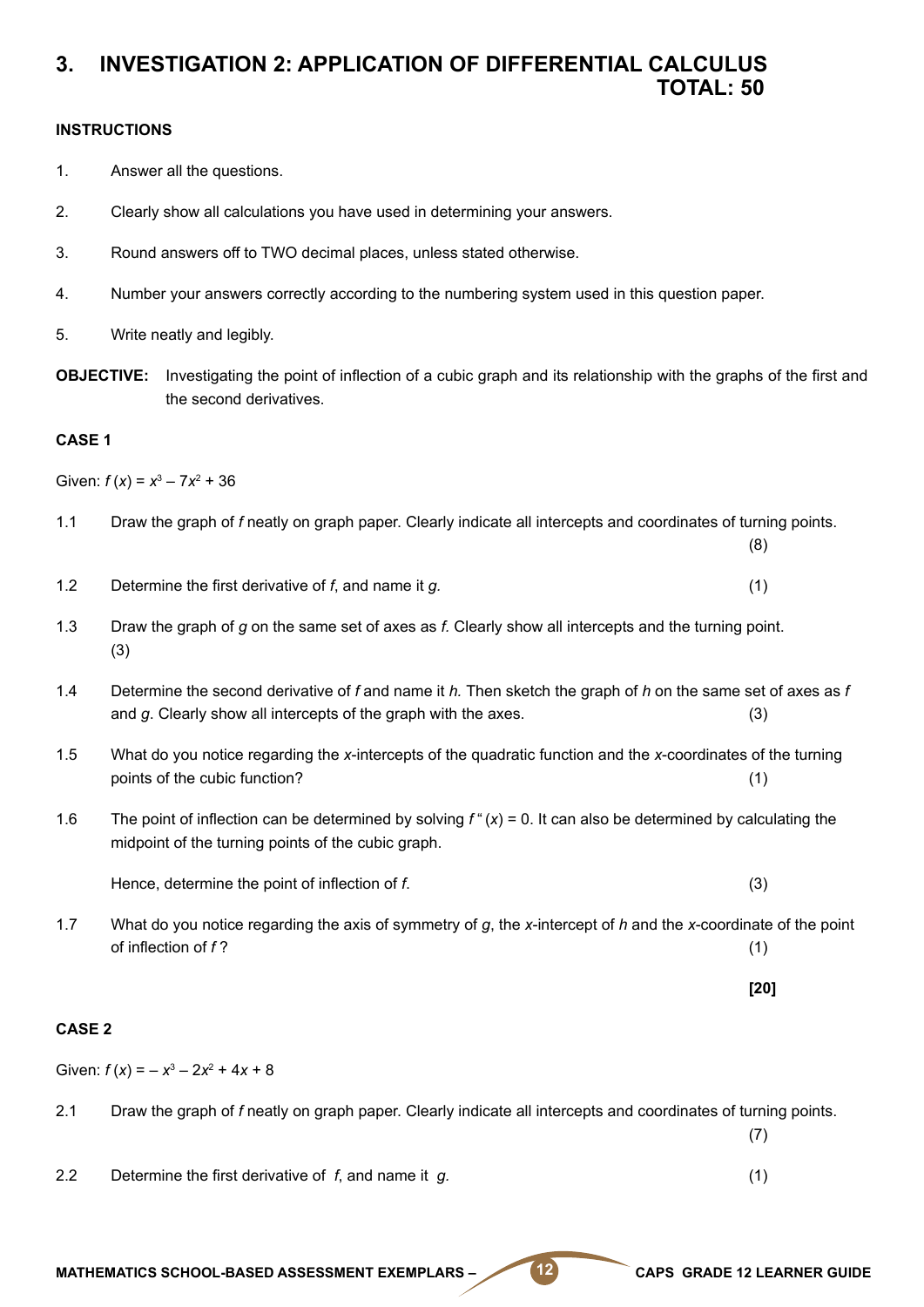| 2.3 | Draw the graph of $g$ on the same set of axes as $f$ , and clearly show all intercepts and the turning point.                                                                    | (4)  |
|-----|----------------------------------------------------------------------------------------------------------------------------------------------------------------------------------|------|
| 2.4 | Determine the second derivative of f and name it $h$ , then sketch the graph of h on the same set of axes as f<br>and g. Clearly show all intercepts of the graph with the axes. | (3)  |
| 2.5 | What do you notice regarding the x-intercepts of the quadratic function and the x-coordinates of the turning<br>points of the cubic function?                                    | (1)  |
| 2.6 | The point of inflection can be determined by solving $f''(x) = 0$ . It can also be determined by calculating the mid-<br>point of the turning points of the cubic graph.         |      |
|     | Hence, determine the point of inflection of f.                                                                                                                                   | (3)  |
| 2.7 | What do you notice regarding the axis of symmetry of $g$ , the x-intercept of h and the x-coordinate of the point of<br>inflection of f?                                         | (1)  |
|     |                                                                                                                                                                                  | [20] |

#### **3. CONCLUSION**

Based on the two cases, what conclusion can you draw about the point of inflection of a cubic function in relation to the graphs of the first and second derivatives? **[2]**

#### **4. APPLICATION**

The parabola shown below is the graph of the derivative of a function *f.*



4.1 For what value(s) of *x* is *f* :

|     |                                                            | <b>TOTAL:</b> | 50  |
|-----|------------------------------------------------------------|---------------|-----|
|     |                                                            |               | [8] |
| 4.3 | Classify the stationary point(s).                          |               | (2) |
| 4.2 | Give the abscissae of the turning point(s) of $y = f(x)$ . |               | (2) |
|     | 4.1.2<br>Decreasing                                        |               | (2) |
|     | 4.1.1<br>Increasing                                        |               | (2) |

MATHEMATICS SCHOOL-BASED ASSESSMENT EXEMPLARS – **13** CAPS GRADE 12 LEARNER GUIDE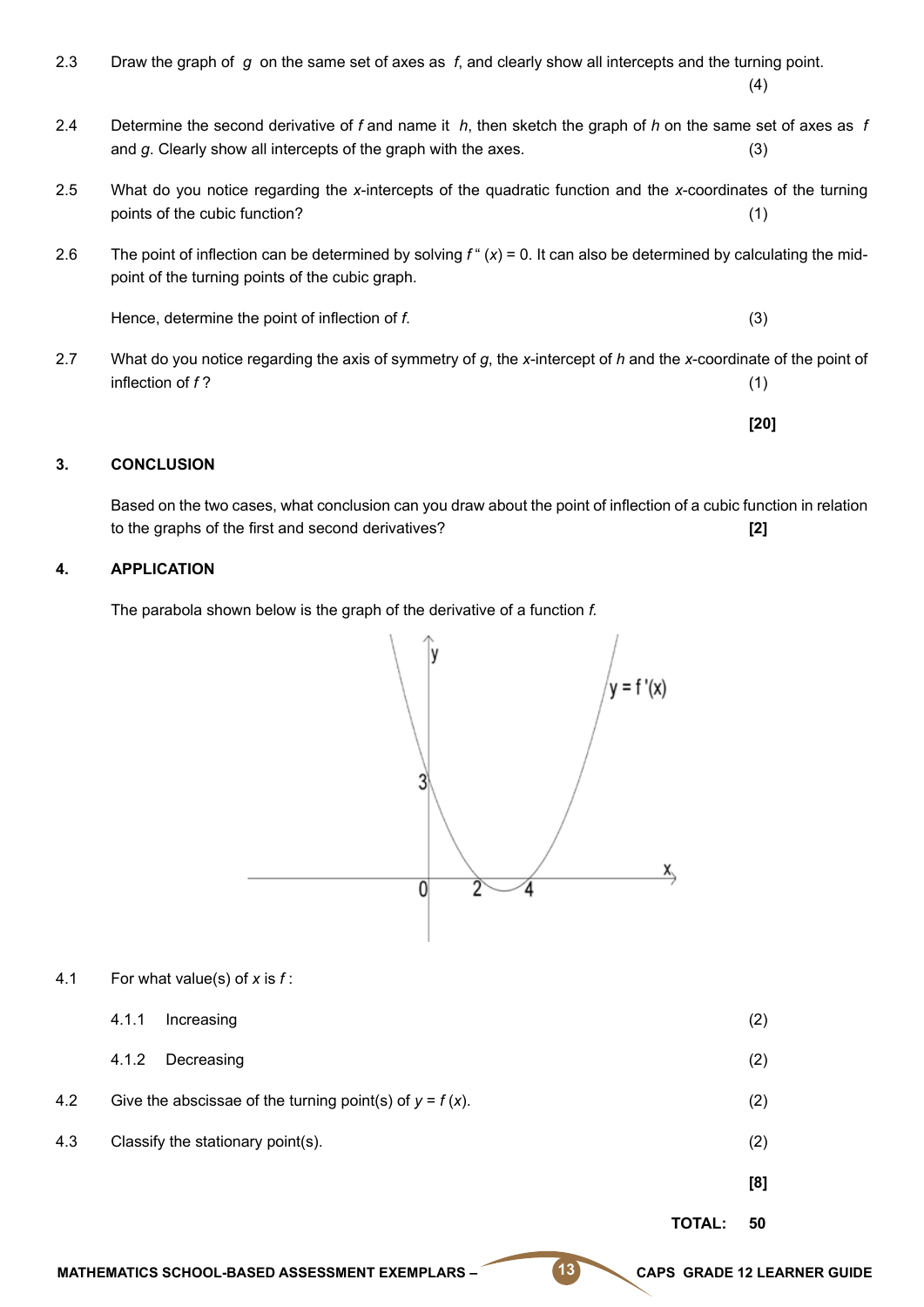#### **4. PROJECT: A PRACTICAL APPLICATION OF DIFFERENTIAL CALCULUS TOTAL: 50**

#### **INSTRUCTIONS**

- 1. Answer all the questions.
- 2. Clearly show all calculations you have used in determining your answers.
- 3. Round answers off to TWO decimal places, unless stated otherwise.
- 4. Number your answers correctly according to the numbering system used in this question paper.
- 5. Write neatly and legibly,
- 6. Sketch the containers according to the given specifications.
- 7. Mathematical methods and formulae need to be used to plan and sketch the containers.
- 8. All calculations and planning of the side lengths and surface areas must be neatly and clearly presented in writing and sketches.

#### **CONTAINERS**

- A: A container with a rectangular base
- B: A container with a circular base
- C: A container with a triangular base

#### **SPECIFICATIONS**

- Each container must hold exactly one litre of liquid.
- Each container must have a minimum surface area.
- The surface area of each container must include the lid.
- The length of the rectangular base must be twice the breadth.
- The triangular container must have an equilateral base.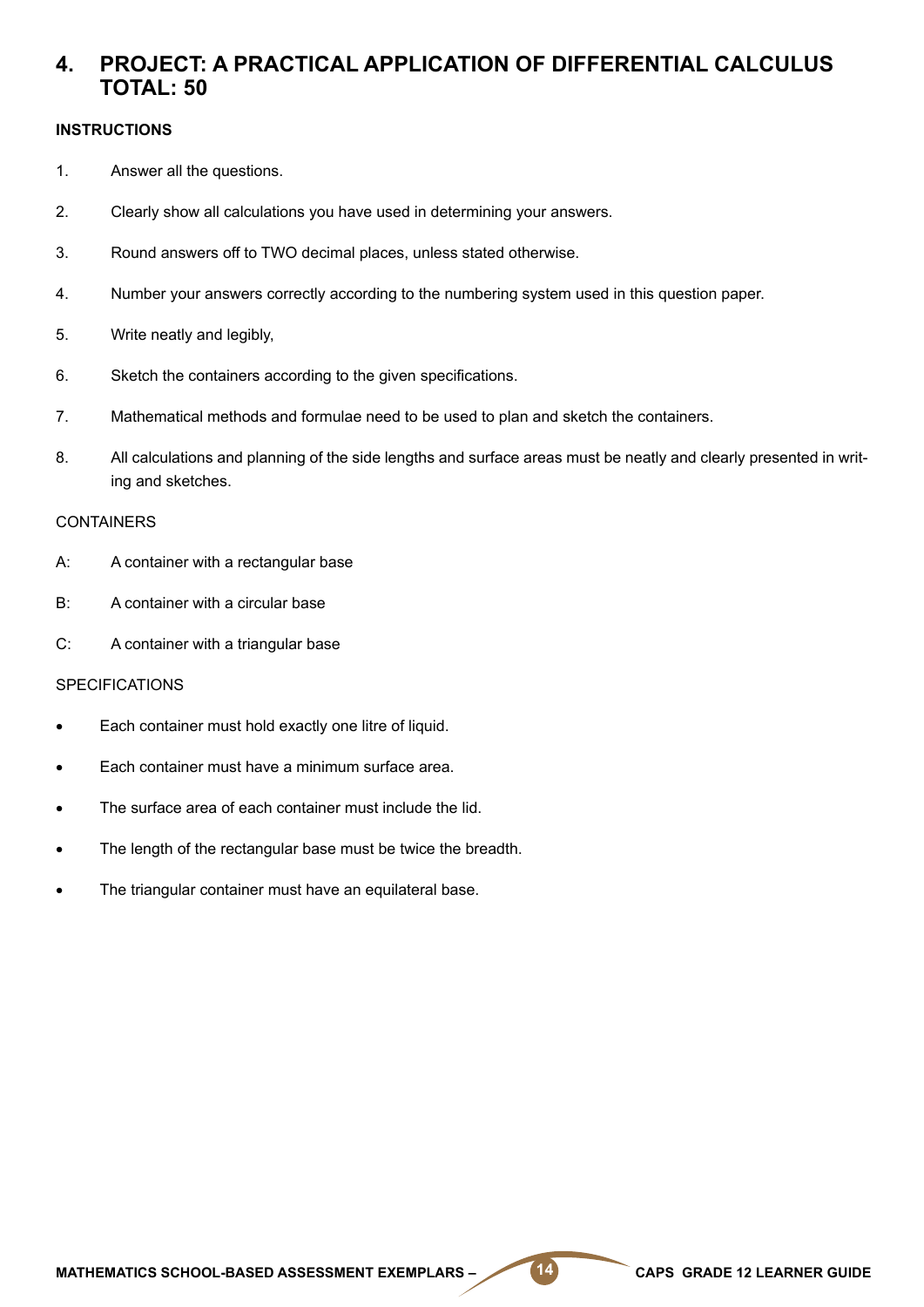#### FURTHER COMPARISON

Apart from your conclusion based on the three options, what other shape of soft drink container would you use in the manufacturing of soft drink cans? Give a reason for your answer.

**HINT:** The shape in question would be the most economical to manufacture but may not be the most practical choice.

#### **RUBRIC**

| <b>CRITERIA</b>                         | <b>MAXIMUM</b><br><b>MARK</b> | <b>MARKS AWARDED</b> |   |   |
|-----------------------------------------|-------------------------------|----------------------|---|---|
|                                         |                               | A                    | в | С |
| Correct mathematical formulae           | $3 \times 3$                  |                      |   |   |
| Correct calculations:                   |                               |                      |   |   |
| Measurements of bases                   | $4 \times 3$                  |                      |   |   |
| Height of the containers                | $2 \times 3$                  |                      |   |   |
| Logical reasoning and presentation      | $3 \times 3$                  |                      |   |   |
| Submitting on time                      | 2                             |                      |   |   |
| Conclusion of the least material needed | $1 \times 3$                  |                      |   |   |
| Final, further comparison               | $1 \times 3$                  |                      |   |   |
| <b>Sketches</b>                         | $2 \times 3$                  |                      |   |   |
| <b>TOTAL</b>                            | 50                            |                      |   |   |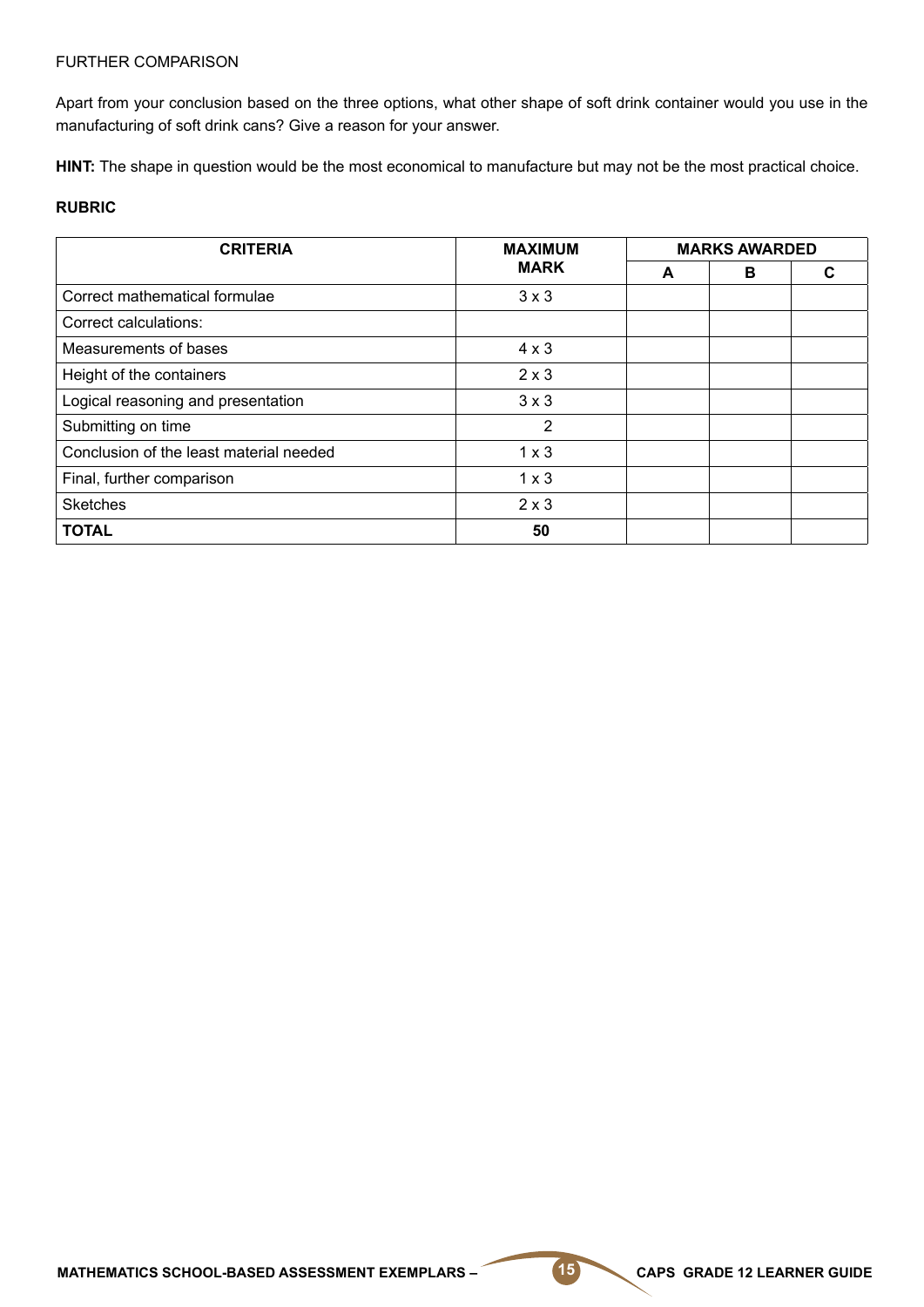| <b>Notes</b> |
|--------------|
|              |
|              |
|              |
|              |
|              |
|              |
|              |
|              |
|              |
|              |
|              |
|              |
|              |
|              |
|              |
|              |
|              |
|              |
|              |
|              |
|              |
|              |
|              |
|              |
|              |
|              |
|              |
|              |
|              |
|              |
|              |
|              |
|              |
|              |
|              |
|              |
|              |
|              |
|              |
|              |
|              |
|              |
|              |
|              |
|              |
|              |
|              |
|              |
|              |
|              |
|              |
|              |
|              |
|              |
|              |
|              |
|              |
|              |
|              |
|              |
|              |
|              |
|              |